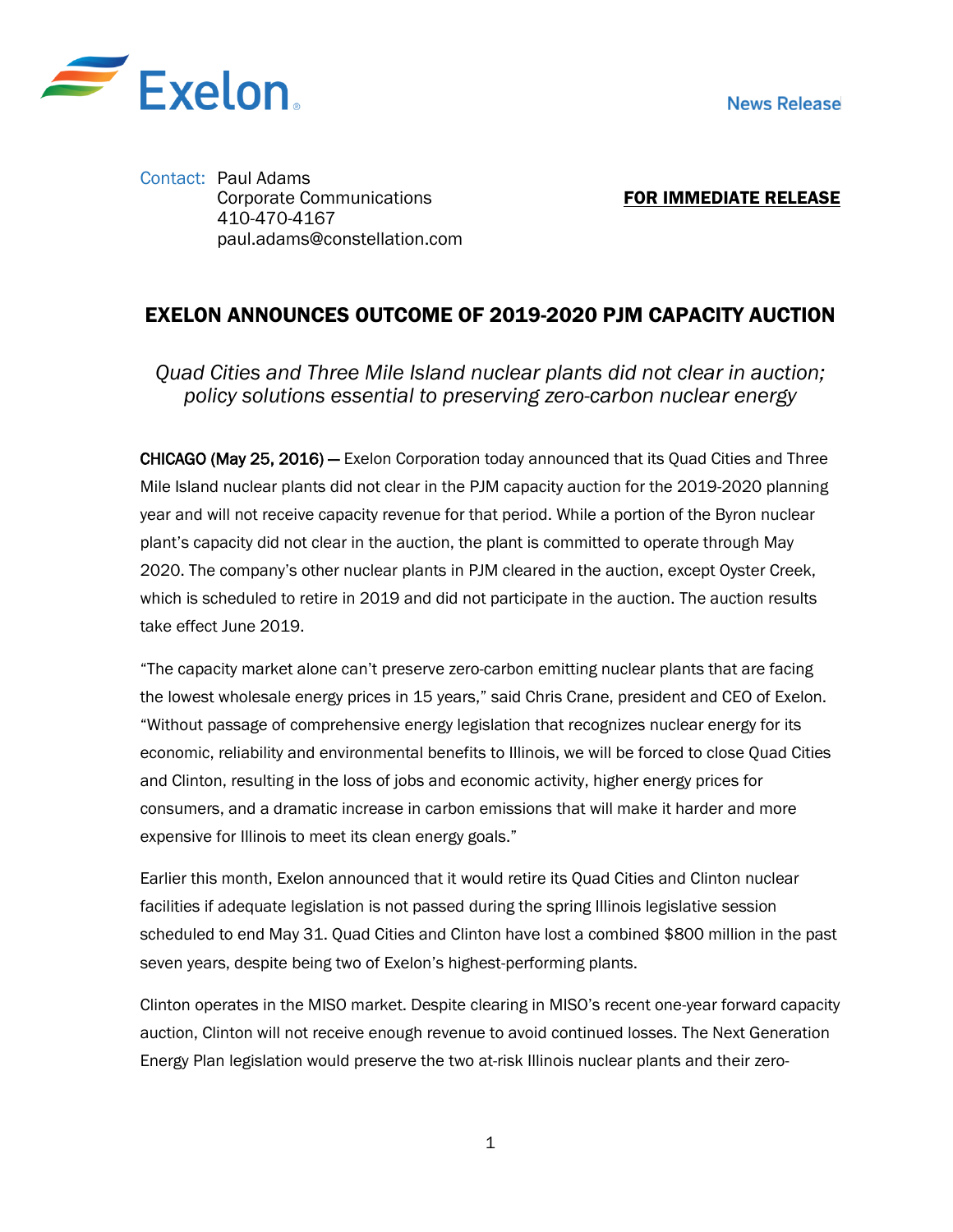emissions benefits, as well as strengthen the economy and promote development of clean energy in the state.

The NGEP includes implementation of a zero emission standard that would specifically target atrisk nuclear plants, making Illinois one of the first states to recognize the zero-carbon benefits of nuclear energy. The legislation -- which has strong bipartisan, community and labor support would nearly double energy efficiency programs and jumpstart solar development with rebates and \$140 million per year in new funding.

The legislation would preserve more than \$1.2 billion in economic activity and 4,200 direct and indirect jobs associated with Quad Cities and Clinton. Without it, consumers will pay more for electricity. A study commissioned by the state found that shuttering the two plants would cause wholesale energy prices to rise by \$439 million to \$645 million annually for homes and businesses in the region.

Preserving Illinois' nuclear facilities also is essential to maintaining the state's role as a cleanenergy leader. The early retirement of Quad Cities and Clinton would increase carbon emissions by more than 20 million metric tons – the equivalent of putting more than 4 million cars on the road. The societal costs of the increased emissions would reach nearly \$10 billion between 2020 and 2029, the state report concluded.

This is the second consecutive year that Three Mile Island Unit 1 failed to clear the PJM capacity auction. Although the plant is committed to operate through May 2018, the plant faces continued economic challenges and Exelon is exploring all options to return it to profitability.

Capacity auctions are held annually by grid operator PJM to ensure enough power generation resources are available to meet demand in its region covering all or part of 13 states and the District of Columbia. This is the fourth capacity auction held under "capacity performance" reforms ordered by the Federal Energy Regulatory Commission to increase power plant reliability and strengthen the region's energy supply. The reforms were an important step in recognizing nuclear energy for its year-round reliability in all weather extremes, but Quad Cities and other atrisk nuclear facilities continue to face economic challenges due to low energy prices and other factors.

# # #